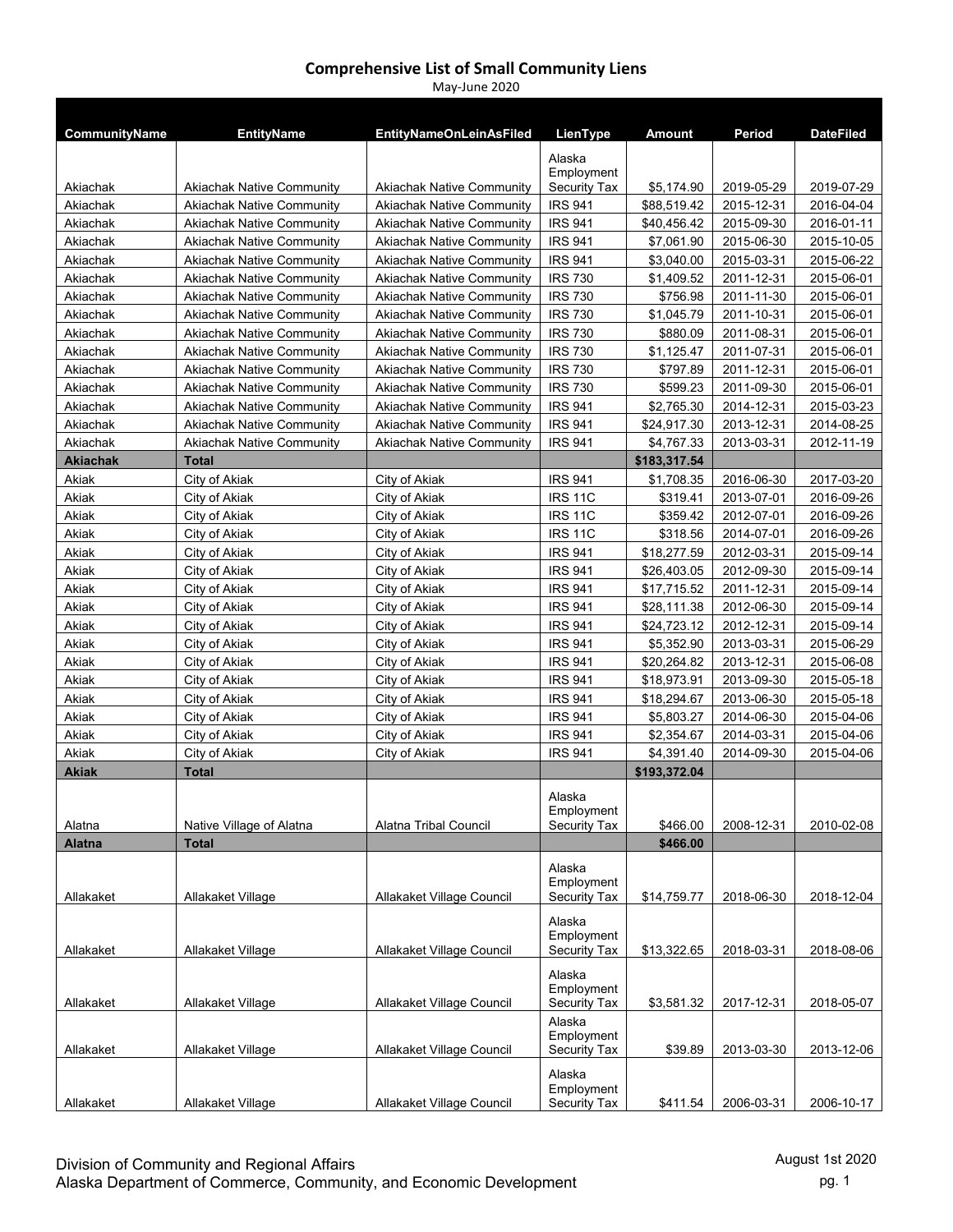| CommunityName         | <b>EntityName</b>              | <b>EntityNameOnLeinAsFiled</b>                             | LienType                                    | Amount                 | Period                   | <b>DateFiled</b>         |
|-----------------------|--------------------------------|------------------------------------------------------------|---------------------------------------------|------------------------|--------------------------|--------------------------|
| Allakaket             | Allakaket Village              | Allakaket Village Council                                  | Alaska<br>Employment<br><b>Security Tax</b> | \$206.84               | 2005-12-31               | 2006-10-17               |
|                       |                                |                                                            | Alaska<br>Employment                        |                        |                          |                          |
| Allakaket             | Allakaket Village              | Allakaket Village Council                                  | Security Tax                                | \$291.72               | 2006-06-30               | 2006-10-17               |
| Allakaket             | Allakaket Village              | Allakaket Village Council                                  | Alaska<br>Employment<br>Security Tax        | \$1,995.49             | 2005-06-30               | 2006-10-17               |
| Allakaket             | Allakaket Village              | Allakaket Village Council                                  | Alaska<br>Employment<br>Security Tax        | \$2,157.81             | 2005-09-30               | 2006-10-17               |
| <b>Allakaket</b>      | <b>Total</b>                   | Anaktuvuk Pass City                                        |                                             | \$36,767.03            |                          |                          |
| Anaktuvuk Pass        | City of Anaktuvuk Pass         | Council                                                    | <b>IRS 941</b>                              | \$5,245.29             | 2016-09-30               | 2017-03-21               |
| <b>Anaktuvuk Pass</b> | <b>Total</b>                   |                                                            |                                             | \$5,245.29             |                          |                          |
| Anvik                 | City of Anvik                  | <b>Anvik Tribal Council</b>                                | <b>IRS 941</b>                              | \$2,127.07             | 2015-03-31               | 2017-02-10               |
| Anvik                 | City of Anvik                  | <b>Anvik Tribal Council</b>                                | <b>IRS 941</b>                              | \$3,395.28             | 2015-09-30               | 2017-02-10               |
| Anvik                 | City of Anvik                  | <b>Anvik Tribal Council</b>                                | <b>IRS 941</b>                              | \$4,517.94             | 2016-03-31               | 2017-02-10               |
| Anvik                 | City of Anvik                  | <b>Anvik Tribal Council</b>                                | <b>IRS 941</b>                              | \$6,546.11             | 2015-12-31               | 2017-02-10               |
| Anvik                 | City of Anvik                  | <b>Anvik Tribal Council</b>                                | <b>IRS 941</b>                              | \$2,382.10             | 2013-12-31               | 2017-02-10               |
| Anvik                 | City of Anvik                  | <b>Anvik Tribal Council</b>                                | <b>IRS 941</b>                              | \$2,514.50             | 2015-06-30               | 2017-02-10               |
| Anvik                 | City of Anvik                  | <b>Anvik Tribal Council</b>                                | <b>IRS 941</b>                              | \$3,037.58             | 2014-09-30               | 2017-02-10               |
| Anvik                 | City of Anvik                  | <b>Anvik Tribal Council</b>                                | <b>IRS 941</b>                              | \$1,795.13             | 2013-06-30               | 2017-02-10               |
| Anvik                 | City of Anvik                  | <b>Anvik Tribal Council</b>                                | <b>IRS 941</b>                              | \$629.76               | 2012-12-31               | 2017-02-10               |
| Anvik                 | City of Anvik                  | <b>Anvik Tribal Council</b>                                | <b>IRS 941</b>                              | \$7,567.36             | 2012-09-30               | 2017-02-10               |
| Anvik<br>Anvik        | City of Anvik<br>City of Anvik | <b>Anvik Tribal Council</b><br><b>Anvik Tribal Council</b> | <b>IRS 941</b><br><b>IRS 941</b>            | \$216.07<br>\$4,506.94 | 2010-12-31<br>2016-09-30 | 2017-02-10<br>2017-02-10 |
| Anvik                 | City of Anvik                  | <b>Anvik Tribal Council</b>                                | <b>IRS 941</b>                              | \$3,129.48             | 2013-09-30               | 2017-02-10               |
| Anvik                 | City of Anvik                  | <b>Anvik Tribal Council</b>                                | <b>IRS 941</b>                              | \$1,543.56             | 2011-09-30               | 2017-02-10               |
| Anvik                 | City of Anvik                  | <b>Anvik Tribal Council</b>                                | <b>IRS 941</b>                              | \$2,825.22             | 2014-12-31               | 2017-02-10               |
| Anvik                 | City of Anvik                  | <b>Anvik Tribal Council</b>                                | <b>IRS 941</b>                              | \$2,872.44             | 2014-03-31               | 2017-02-10               |
| Anvik                 | City of Anvik                  | <b>Anvik Tribal Council</b>                                | <b>IRS 941</b>                              | \$38,696.32            | 2016-06-30               | 2017-02-10               |
| Anvik                 | <b>Total</b>                   |                                                            |                                             | \$88,302.86            |                          |                          |
| Atmautluak            | Village of Atmautluak          | <b>Atmauluak Traditional</b><br>Council                    | <b>IRS 941</b>                              | \$3,734.30             | 2016-09-30               | 2017-03-01               |
| Atmautluak            | Village of Atmautluak          | <b>Atmauluak Traditional</b><br>Council                    | <b>IRS 730</b>                              | \$82.65                | 2016-03-31               | 2017-03-01               |
| Atmautluak            | Village of Atmautluak          | <b>Atmauluak Traditional</b><br>Council                    | <b>IRS 730</b>                              | \$74.61                | 2015-12-31               | 2017-03-01               |
| Atmautluak            | Village of Atmautluak          | <b>Atmauluak Traditional</b><br>Council                    | <b>IRS 730</b>                              | \$479.40               | 2013-10-31               | 2017-03-01               |
| Atmautluak            | Village of Atmautluak          | <b>Atmauluak Traditional</b><br>Council                    | <b>IRS 730</b>                              | \$50.58                | 2016-04-30               | 2017-03-01               |
| Atmautluak            | Village of Atmautluak          | <b>Atmauluak Traditional</b><br>Council                    | <b>IRS 730</b>                              | \$85.01                | 2015-11-30               | 2017-03-01               |
| Atmautluak            | Village of Atmautluak          | <b>Atmauluak Traditional</b><br>Council                    | <b>IRS 730</b>                              | \$95.55                | 2014-04-30               | 2017-03-01               |
| Atmautluak            | Village of Atmautluak          | <b>Atmauluak Traditional</b><br>Council                    | <b>IRS 730</b>                              | \$53.71                | 2016-02-29               | 2017-03-01               |
| Atmautluak            | Village of Atmautluak          | <b>Atmauluak Traditional</b><br>Council                    | <b>IRS 730</b>                              | \$83.18                | 2014-03-31               | 2017-03-01               |
| Atmautluak            | Village of Atmautluak          | Village of Atmautluak                                      | <b>IRS 6721</b>                             | \$1,784.98             | 2010-12-31               | 2016-09-26               |
| <b>Atmautluak</b>     | <b>Total</b>                   |                                                            |                                             | \$6,523.97             |                          |                          |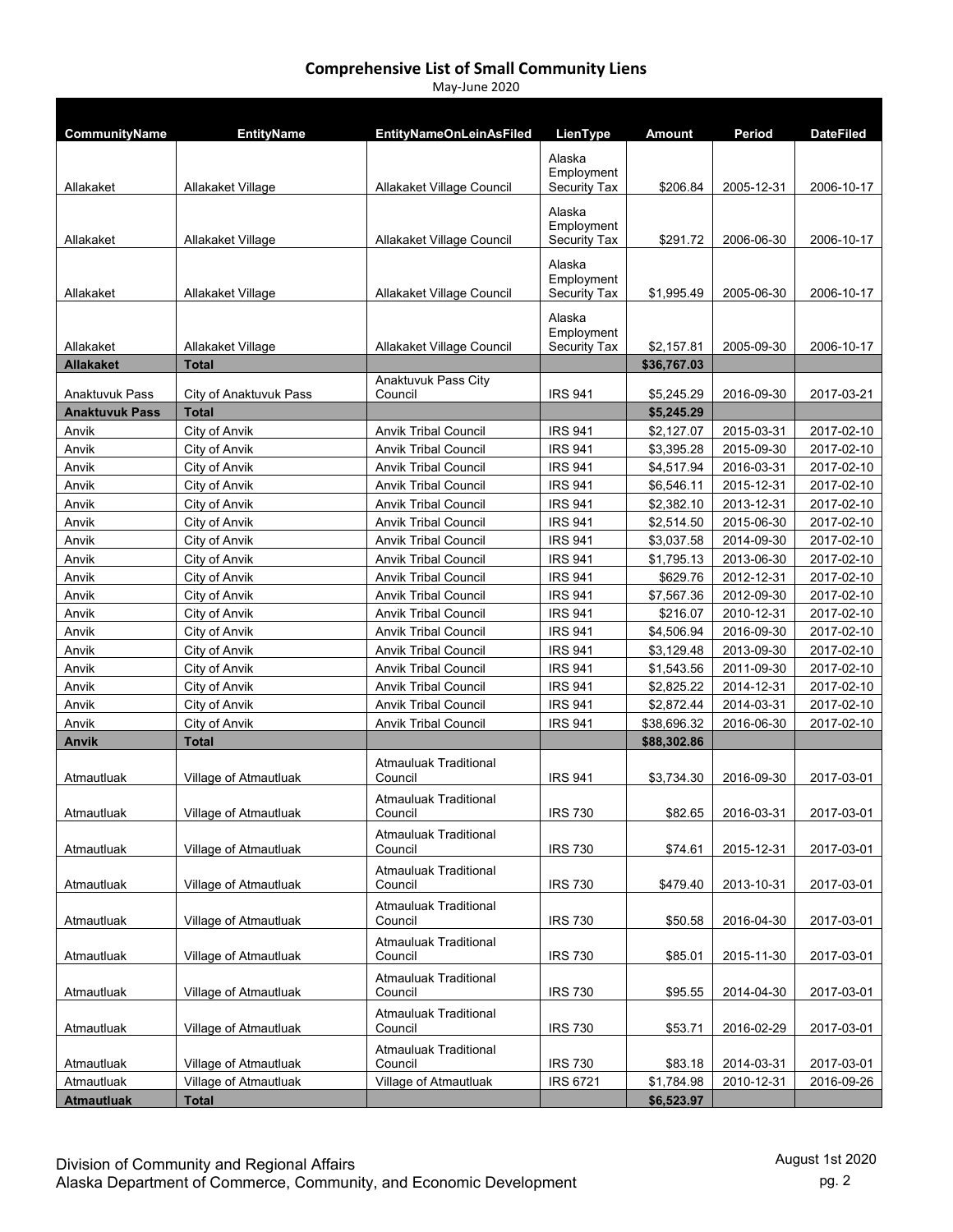| CommunityName         | <b>EntityName</b>      | <b>EntityNameOnLeinAsFiled</b>          | LienType                             | Amount      | Period     | <b>DateFiled</b> |
|-----------------------|------------------------|-----------------------------------------|--------------------------------------|-------------|------------|------------------|
| <b>Brevig Mission</b> | City of Brevig Mission | City of Brevig Mission                  | Alaska<br>Employment<br>Security Tax | \$2,717.57  | 2013-02-27 | 2013-03-01       |
| <b>Brevig Mission</b> | <b>Total</b>           |                                         |                                      | \$2,717.57  |            |                  |
|                       |                        | <b>Chefornak Traditional</b>            | Alaska<br>Employment                 |             |            |                  |
| Chefornak             | Village of Chefornak   | Council                                 | Security Tax                         | \$4,786.15  | 2002-09-30 | 2003-02-15       |
| Chefornak             | Village of Chefornak   | <b>Chefornak Traditional</b><br>Council | Alaska<br>Employment<br>Security Tax | \$1,046.64  | 2001-06-30 | 2001-11-23       |
| <b>Chefornak</b>      | <b>Total</b>           |                                         |                                      | \$5,832.79  |            |                  |
| Chevak                | City of Chevak         | <b>Chevak City Council</b>              | <b>IRS 730</b>                       | \$140.39    | 2018-10-31 | 2019-08-28       |
| Chevak                | City of Chevak         | <b>Chevak City Council</b>              | <b>IRS 941</b>                       | \$28,943.29 | 2019-03-31 | 2019-08-28       |
| Chevak                | City of Chevak         | <b>Chevak City Council</b>              | <b>IRS 730</b>                       | \$74.11     | 2018-07-16 | 2019-06-18       |
| Chevak                | City of Chevak         | <b>Chevak City Council</b>              | <b>IRS 941</b>                       | \$28,928.74 | 2018-03-05 | 2019-06-18       |
| Chevak                | City of Chevak         | <b>Chevak City Council</b>              | <b>IRS 730</b>                       | \$71.28     | 2018-07-16 | 2019-06-18       |
| Chevak                | City of Chevak         | <b>Chevak City Council</b>              | <b>IRS 730</b>                       | \$61.31     | 2018-07-16 | 2019-06-18       |
| Chevak                | City of Chevak         | <b>Chevak City Council</b>              | <b>IRS 941</b>                       | \$3,049.91  | 2018-10-01 | 2019-06-18       |
| Chevak                | City of Chevak         | <b>Chevak City Council</b>              | <b>IRS 730</b>                       | \$58.05     | 2018-07-16 | 2019-06-18       |
| Chevak                | City of Chevak         | <b>Chevak City Council</b>              | <b>IRS 730</b>                       | \$90.73     | 2018-07-16 | 2019-06-18       |
| Chevak                | City of Chevak         | <b>Chevak City Council</b>              | <b>IRS 941</b>                       | \$1,912.87  | 2018-07-30 | 2019-06-18       |
| Chevak                | City of Chevak         | <b>Chevak City Council</b>              | <b>IRS 941</b>                       | \$21,227.13 | 2019-04-01 | 2019-06-18       |
| Chevak                | City of Chevak         | Chevak City Council                     | <b>IRS 730</b>                       | \$58.39     | 2018-07-16 | 2019-06-18       |
| Chevak                | City of Chevak         | Chevak City Council                     | <b>IRS 730</b>                       | \$52.98     | 2018-07-16 | 2019-06-18       |
| Chevak                | City of Chevak         | <b>Chevak City Council</b>              | <b>IRS 941</b>                       | \$26,621.53 | 2017-07-10 | 2019-06-18       |
| Chevak                | City of Chevak         | <b>Chevak City Council</b>              | <b>IRS 941</b>                       | \$31,244.96 | 2017-04-03 | 2019-06-18       |
| Chevak                | City of Chevak         | <b>Chevak City Council</b>              | <b>IRS 941</b>                       | \$1,827.56  | 2019-01-14 | 2019-06-18       |
| Chevak                | City of Chevak         | <b>Chevak City Council</b>              | <b>IRS 730</b>                       | \$54.11     | 2018-07-16 | 2019-06-18       |
| Chevak                | City of Chevak         | Chevak City Council                     | <b>IRS 6721</b>                      | \$10,296.90 | 2014-11-17 | 2019-06-18       |
| Chevak                | City of Chevak         | Chevak City Council                     | <b>IRS 730</b>                       | \$53.14     | 2018-07-16 | 2019-06-18       |
| Chevak                | City of Chevak         | <b>Chevak City Council</b>              | <b>IRS 730</b>                       | \$113.63    | 2018-07-16 | 2019-06-18       |
| Chevak                | City of Chevak         | <b>Chevak City Council</b>              | <b>IRS 730</b>                       | \$58.11     | 2018-07-16 | 2019-06-18       |
| Chevak                | City of Chevak         | <b>Chevak City Council</b>              | <b>IRS 730</b>                       | \$71.46     | 2018-07-16 | 2019-06-18       |
| Chevak                | City of Chevak         | <b>Chevak City Council</b>              | <b>IRS 941</b>                       | \$33,215.17 | 2018-04-09 | 2019-06-18       |
| Chevak                | City of Chevak         | <b>Chevak City Council</b>              | <b>IRS 730</b>                       | \$101.46    | 2018-10-01 | 2019-06-18       |
| Chevak                | City of Chevak         | <b>Chevak City Council</b>              | <b>IRS 730</b>                       | \$49.52     | 2018-07-16 | 2019-06-18       |
| Chevak                | City of Chevak         | Chevak City Council                     | IRS 941                              | \$31,507.36 | 2018-02-26 | 2019-06-18       |
| Chevak                | City of Chevak         | <b>Chevak City Council</b>              | <b>IRS 730</b>                       | \$82.44     | 2018-07-16 | 2019-06-18       |
| Chevak                | City of Chevak         | <b>Chevak City Council</b>              | <b>IRS 941</b>                       | \$26,875.14 | 2017-11-06 | 2019-06-18       |
| Chevak                | City of Chevak         | <b>Chevak City Council</b>              | <b>IRS 941</b>                       | \$25,321.20 | 2018-03-26 | 2019-06-18       |
| Chevak                | City of Chevak         | <b>Chevak City Council</b>              | <b>IRS 941</b>                       | \$27,162.44 | 2017-01-02 | 2019-06-18       |
| Chevak                | City of Chevak         | <b>Chevak City Council</b>              | <b>IRS 941</b>                       | \$1,120.54  | 2015-04-13 | 2019-06-18       |
| Chevak                | City of Chevak         | <b>Chevak City Council</b>              | <b>IRS 730</b>                       | \$90.87     | 2018-07-16 | 2019-06-18       |
| Chevak                | City of Chevak         | <b>Chevak City Council</b>              | <b>IRS 6721</b>                      | \$43,548.58 | 2015-01-12 | 2019-06-18       |
| Chevak                | City of Chevak         | Chevak City Council                     | <b>IRS 730</b>                       | \$132.71    | 2018-07-16 | 2019-06-18       |
| Chevak                | City of Chevak         | Chevak City Council                     | <b>IRS 730</b>                       | \$92.91     | 2018-07-16 | 2019-06-18       |
| Chevak                | City of Chevak         | Chevak City Council                     | <b>IRS 730</b>                       | \$98.62     | 2018-07-16 | 2019-06-18       |
| Chevak                | City of Chevak         | Chevak City Council                     | <b>IRS 730</b>                       | \$120.94    | 2018-07-16 | 2019-06-18       |
| Chevak                | City of Chevak         | <b>Chevak City Council</b>              | <b>IRS 730</b>                       | \$186.91    | 2018-07-16 | 2019-06-18       |
| Chevak                | City of Chevak         | <b>Chevak City Council</b>              | <b>IRS 941</b>                       | \$27,390.93 | 2015-03-02 | 2019-06-18       |
| Chevak                | City of Chevak         | <b>Chevak City Council</b>              | <b>IRS 730</b>                       | \$255.93    | 2018-07-23 | 2019-06-18       |
| Chevak                | City of Chevak         | Chevak City Council                     | <b>IRS 941</b>                       | \$12,896.13 | 2014-07-21 | 2019-06-18       |
| Chevak                | City of Chevak         | <b>Chevak City Council</b>              | <b>IRS 941</b>                       | \$29,790.01 | 2017-12-25 | 2019-06-18       |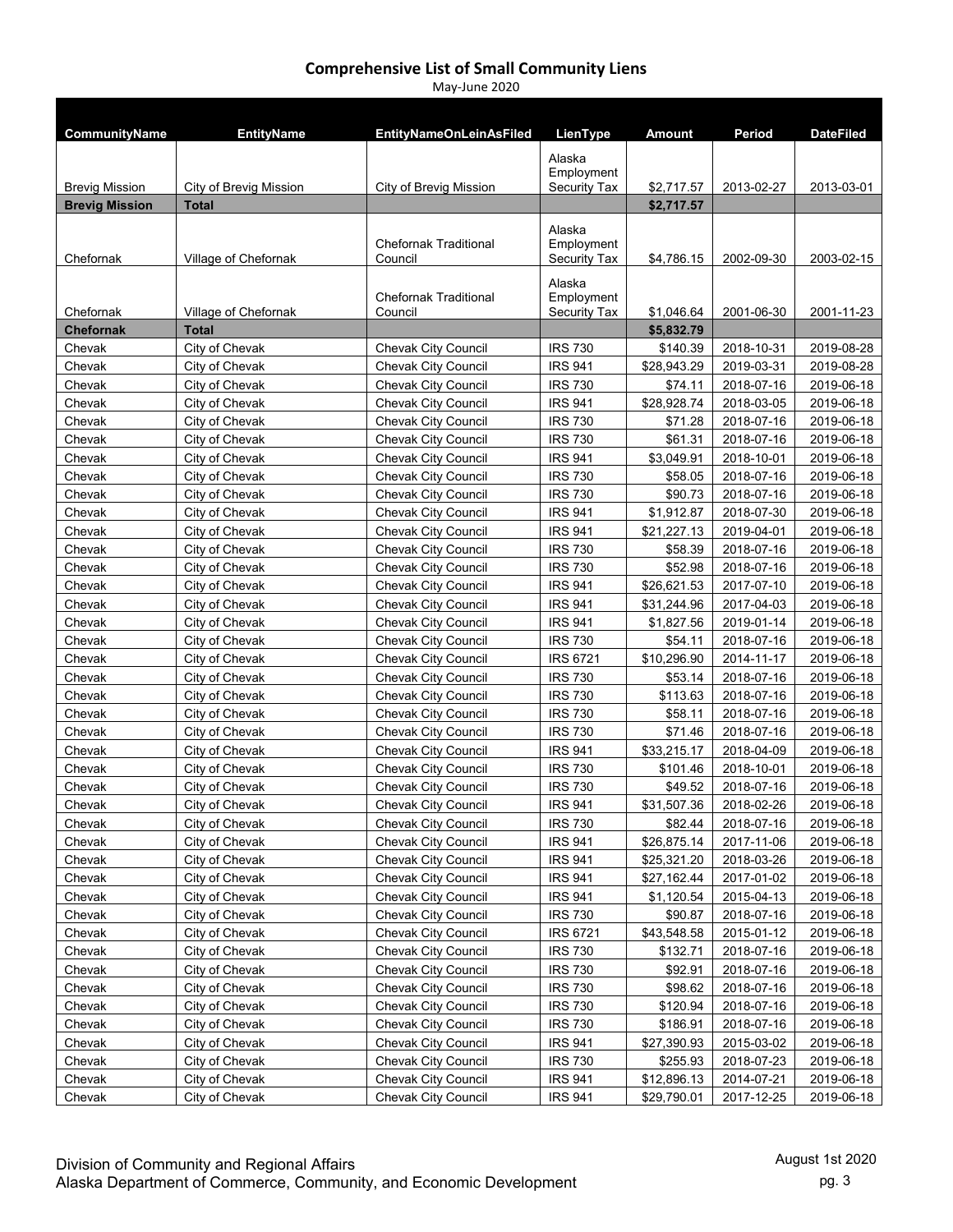| CommunityName    | <b>EntityName</b>   | <b>EntityNameOnLeinAsFiled</b> | LienType                          | <b>Amount</b> | <b>Period</b> | <b>DateFiled</b> |
|------------------|---------------------|--------------------------------|-----------------------------------|---------------|---------------|------------------|
| Chevak           | City of Chevak      | Chevak City Council            | <b>IRS 730</b>                    | \$106.60      | 2018-07-16    | 2019-06-18       |
| Chevak           | City of Chevak      | Chevak City Council            | <b>IRS 941</b>                    | \$27,143.16   | 2016-06-13    | 2019-06-18       |
| Chevak           | City of Chevak      | <b>Chevak City Council</b>     | <b>IRS 730</b>                    | \$64.48       | 2018-07-16    | 2019-06-18       |
| Chevak           | City of Chevak      | <b>Chevak City Council</b>     | <b>IRS 941</b>                    | \$22,487.82   | 2018-03-05    | 2019-06-18       |
| Chevak           | City of Chevak      | Chevak City Council            | <b>IRS 941</b>                    | \$26,774.36   | 2018-02-26    | 2019-06-18       |
|                  |                     |                                | Alaska                            |               |               |                  |
| Chevak           | City of Chevak      | <b>Chevak City Council</b>     | Employment<br><b>Security Tax</b> |               |               |                  |
|                  |                     |                                |                                   | \$1,876.89    | 2017-03-31    | 2017-08-18       |
|                  |                     |                                | Alaska                            |               |               |                  |
| Chevak           | City of Chevak      | <b>Chevak City Council</b>     | Employment<br>Security Tax        | \$2,178.55    | 2016-12-31    | 2017-06-26       |
|                  |                     |                                |                                   |               |               |                  |
|                  |                     |                                | Alaska<br>Employment              |               |               |                  |
| Chevak           | City of Chevak      | <b>Chevak City Council</b>     | Security Tax                      | \$1,946.18    | 2016-09-30    | 2017-03-13       |
|                  |                     |                                | Alaska                            |               |               |                  |
|                  |                     |                                | Employment                        |               |               |                  |
| Chevak           | City of Chevak      | <b>Chevak City Council</b>     | Security Tax                      | \$11,019.55   | 2007-06-30    | 2007-10-10       |
| <b>Chevak</b>    | <b>Total</b>        |                                |                                   | \$508,647.98  |               |                  |
|                  |                     |                                | Alaska                            |               |               |                  |
|                  |                     |                                | Employment                        |               |               |                  |
| Dot Lake Village | Village of Dot Lake | Village of Dot Lake            | Security Tax                      | \$1,753.17    | 2016-12-31    | 2017-05-25       |
|                  |                     |                                | Alaska                            |               |               |                  |
|                  |                     |                                | Employment                        |               |               |                  |
| Dot Lake Village | Village of Dot Lake | Village of Dot Lake            | Security Tax                      | \$14,045.33   | 2016-09-30    | 2017-01-12       |
|                  |                     |                                | Alaska                            |               |               |                  |
| Dot Lake Village | Village of Dot Lake | Village of Dot Lake            | Employment<br>Security Tax        | \$12,103.35   | 2016-06-30    | 2016-10-06       |
|                  |                     |                                |                                   |               |               |                  |
|                  |                     |                                | Alaska                            |               |               |                  |
| Dot Lake Village | Village of Dot Lake | Village of Dot Lake            | Employment<br>Security Tax        | \$11,611.09   | 2016-03-31    | 2016-07-08       |
|                  |                     |                                |                                   |               |               |                  |
|                  |                     |                                | Alaska<br>Employment              |               |               |                  |
| Dot Lake Village | Village of Dot Lake | Village of Dot Lake            | Security Tax                      | \$10,202.20   | 2015-12-31    | 2016-04-06       |
|                  |                     |                                | Alaska                            |               |               |                  |
|                  |                     |                                | Employment                        |               |               |                  |
| Dot Lake Village | Village of Dot Lake | Village of Dot Lake            | Security Tax                      | \$9,268.32    | 2015-09-30    | 2016-01-13       |
|                  |                     |                                | Alaska                            |               |               |                  |
|                  |                     |                                | Employment                        |               |               |                  |
| Dot Lake Village | Village of Dot Lake | Village of Dot Lake            | Security Tax                      | \$8,799.67    | 2015-06-30    | 2015-10-02       |
|                  |                     |                                | Alaska                            |               |               |                  |
|                  |                     |                                | Employment                        |               |               |                  |
| Dot Lake Village | Village of Dot Lake | Village of Dot Lake            | Security Tax                      | \$8,002.02    | 2015-03-31    | 2015-07-08       |
|                  |                     |                                | Alaska                            |               |               |                  |
| Dot Lake Village | Village of Dot Lake | Village of Dot Lake            | Employment<br>Security Tax        | \$7,008.94    | 2014-12-31    | 2015-04-09       |
|                  |                     |                                |                                   |               |               |                  |
|                  |                     |                                | Alaska<br>Employment              |               |               |                  |
| Dot Lake Village | Village of Dot Lake | Village of Dot Lake            | Security Tax                      | \$6,670.57    | 2014-09-30    | 2015-01-09       |
| Dot Lake Village | <b>Total</b>        |                                |                                   | \$89,464.66   |               |                  |
| Elim             | City of Elim        | City of Elim                   | <b>IRS 941</b>                    | \$1,833.39    | 2016-09-30    | 2017-03-31       |
| Elim             | City of Elim        | City of Elim                   | <b>IRS 941</b>                    | \$1,167.98    | 2016-03-31    | 2017-02-01       |
| Elim             | City of Elim        | City of Elim                   | <b>IRS 941</b>                    | \$1,404.96    | 2015-03-31    | 2017-02-01       |
| Elim             | City of Elim        | City of Elim                   | <b>IRS 941</b>                    | \$23,405.80   | 2016-06-30    | 2017-02-01       |
| Elim             | City of Elim        | City of Elim                   | <b>IRS 941</b>                    | \$1,230.43    | 2015-06-30    | 2017-02-01       |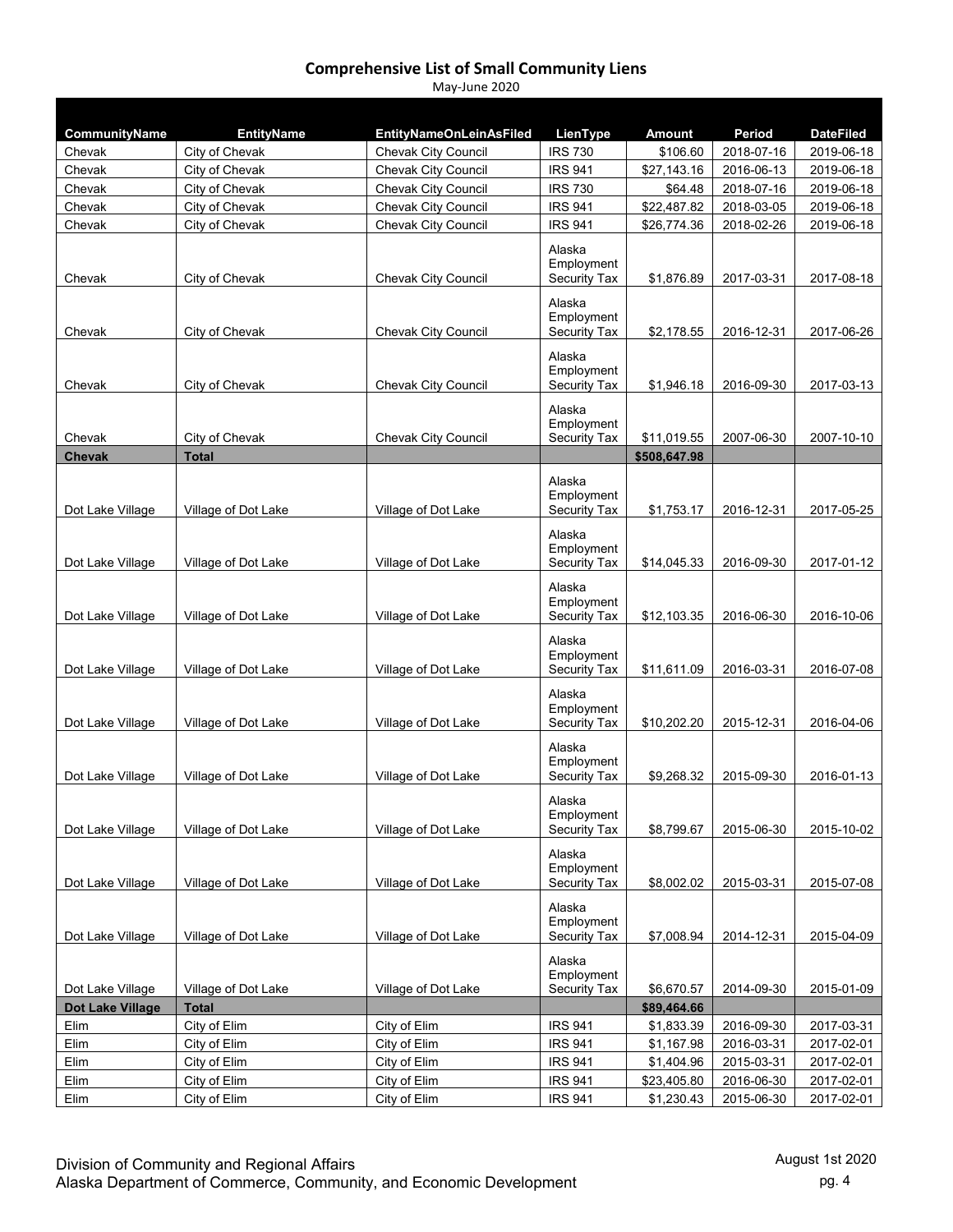| CommunityName       | <b>EntityName</b>                | <b>EntityNameOnLeinAsFiled</b>      | LienType                   | <b>Amount</b> | Period                   | <b>DateFiled</b> |
|---------------------|----------------------------------|-------------------------------------|----------------------------|---------------|--------------------------|------------------|
| Elim                | City of Elim                     | City of Elim                        | <b>IRS 941</b>             | \$2,834.64    | 2014-03-31               | 2017-02-01       |
| Elim                | City of Elim                     | City of Elim                        | <b>IRS 941</b>             | \$1,358.41    | 2014-12-31               | 2017-02-01       |
| Elim                | City of Elim                     | City of Elim                        | <b>IRS 941</b>             | \$22,483.41   | 2015-12-31               | 2017-02-01       |
| Elim                | City of Elim                     | City of Elim                        | <b>IRS 941</b>             | \$7,775.82    | 2015-09-30               | 2017-02-01       |
| <b>Elim</b>         | <b>Total</b>                     |                                     |                            | \$63,494.84   |                          |                  |
|                     |                                  |                                     | Alaska                     |               |                          |                  |
|                     |                                  | <b>Emmonak Expense</b>              | Employment                 |               |                          |                  |
| Emmonak             | <b>Emmonak Expense Committee</b> | Committee                           | Security Tax               | \$1,016.98    | 2005-09-30               | 2006-02-28       |
|                     |                                  |                                     | Alaska                     |               |                          |                  |
| Emmonak             | <b>Emmonak Expense Committee</b> | Emmonak Expense<br>Committee        | Employment<br>Security Tax | \$352.86      | 2004-12-31               | 2006-02-28       |
|                     |                                  |                                     |                            |               |                          |                  |
|                     |                                  |                                     | Alaska<br>Employment       |               |                          |                  |
| Emmonak             | <b>Emmonak Expense Committee</b> | <b>Emmonak Expense</b><br>Committee | Security Tax               | \$1,172.46    | 2005-12-31               | 2006-02-28       |
|                     |                                  |                                     |                            |               |                          |                  |
|                     |                                  | <b>Emmonak Expense</b>              | Alaska<br>Employment       |               |                          |                  |
| Emmonak             | <b>Emmonak Expense Committee</b> | Committee                           | Security Tax               | \$948.87      | 2005-06-30               | 2006-02-28       |
|                     |                                  |                                     | Alaska                     |               |                          |                  |
|                     |                                  | <b>Emmonak Expense</b>              | Employment                 |               |                          |                  |
| Emmonak             | Emmonak Expense Committee        | Committee                           | Security Tax               | \$884.74      | 2005-03-31               | 2006-02-28       |
| <b>Emmonak</b>      | <b>Total</b>                     |                                     |                            | \$4,375.91    |                          |                  |
|                     |                                  |                                     | Alaska                     |               |                          |                  |
|                     |                                  |                                     | Employment                 |               |                          |                  |
| Gambell             | City of Gambell                  | <b>Gambell Common Council</b>       | Security Tax               | \$2,262.00    | 2019-05-06               | 2019-05-09       |
| <b>Gambell</b>      | Total                            |                                     |                            | \$2,262.00    |                          |                  |
|                     |                                  |                                     | Alaska                     |               |                          |                  |
|                     |                                  |                                     | Employment                 |               |                          |                  |
| Goodnews Bay        | City of Goodnews Bay             | City of Goodnews Bay                | <b>Security Tax</b>        | \$5,150.55    | 2016-09-30               | 2017-03-09       |
|                     |                                  |                                     | Alaska                     |               |                          |                  |
| Goodnews Bay        | City of Goodnews Bay             | City of Goodnews Bay                | Employment<br>Security Tax | \$4,601.70    | 2016-06-30               | 2017-03-09       |
| <b>Goodnews Bay</b> | <b>Total</b>                     |                                     |                            | \$9,752.25    |                          |                  |
| Hydaburg            | City of Hydaburg                 | City of Hydaburg                    | <b>IRS 941</b>             | \$3,161.04    | 2017-11-06               | 2019-04-17       |
| Hydaburg            | City of Hydaburg                 | City of Hydaburg                    | <b>IRS 941</b>             | \$164.17      | 2018-10-01               | 2019-04-17       |
| Hydaburg            | City of Hydaburg                 | City of Hydaburg                    | <b>IRS 941</b>             | \$4,250.55    | 2018-09-24               | 2019-04-17       |
| Hydaburg            | City of Hydaburg                 | City of Hydaburg                    | <b>IRS 941</b>             | \$2,924.29    | 2018-09-24               | 2019-04-17       |
| Hydaburg            | City of Hydaburg                 | City of Hydaburg                    | <b>IRS 941</b>             | \$5,902.46    | 2018-09-24               | 2019-04-17       |
| Hydaburg            | City of Hydaburg                 | City of Hydaburg                    | <b>IRS 941</b>             | \$272.79      | 2017-06-26               | 2019-04-17       |
| <b>Hydaburg</b>     | <b>Total</b>                     |                                     |                            | \$16,675.30   |                          |                  |
|                     |                                  |                                     | Alaska                     |               |                          |                  |
|                     |                                  |                                     | Employment                 |               |                          |                  |
| Ivanof Bay          | Ivanof Bay Tribal Council        | Ivanof Bay Tribal Council           | Security Tax               | \$610.55      | 2018-03-31               | 2018-09-11       |
|                     |                                  |                                     | Alaska                     |               |                          |                  |
|                     |                                  |                                     | Employment                 |               |                          |                  |
| Ivanof Bay          | Ivanof Bay Tribal Council        | Ivanof Bay Tribal Council           | Security Tax               | \$6.45        | 2017-06-30               | 2018-05-25       |
|                     |                                  |                                     | Alaska                     |               |                          |                  |
|                     |                                  |                                     | Employment                 |               |                          |                  |
| Ivanof Bay          | Ivanof Bay Tribal Council        | Ivanof Bay Tribal Council           | Security Tax               | \$583.32      | 2017-12-31               | 2018-05-25       |
| <b>Ivanof Bay</b>   | <b>Total</b>                     |                                     |                            | \$1,200.32    |                          |                  |
|                     |                                  |                                     | Claim of                   |               |                          |                  |
| Kwethluk            | Organized Village of Kwethluk    | Kwethluk IRA Council                | Tax Lien                   | \$3,943.16    | 2020-06-30               | 2020-05-07       |
| <b>Kwethluk</b>     | <b>Total</b>                     |                                     |                            | \$3,943.16    |                          |                  |
| Marshall            | Native Village of Marshall       | <b>Marshall Traditional Council</b> | IRS 941                    | \$28,061.19   | 2018-06-30<br>2018-07-31 | 2019-11-19       |
| Marshall            | Native Village of Marshall       | <b>Marshall Traditional Council</b> | <b>IRS 730</b>             | \$21.55       |                          | 2019-11-19       |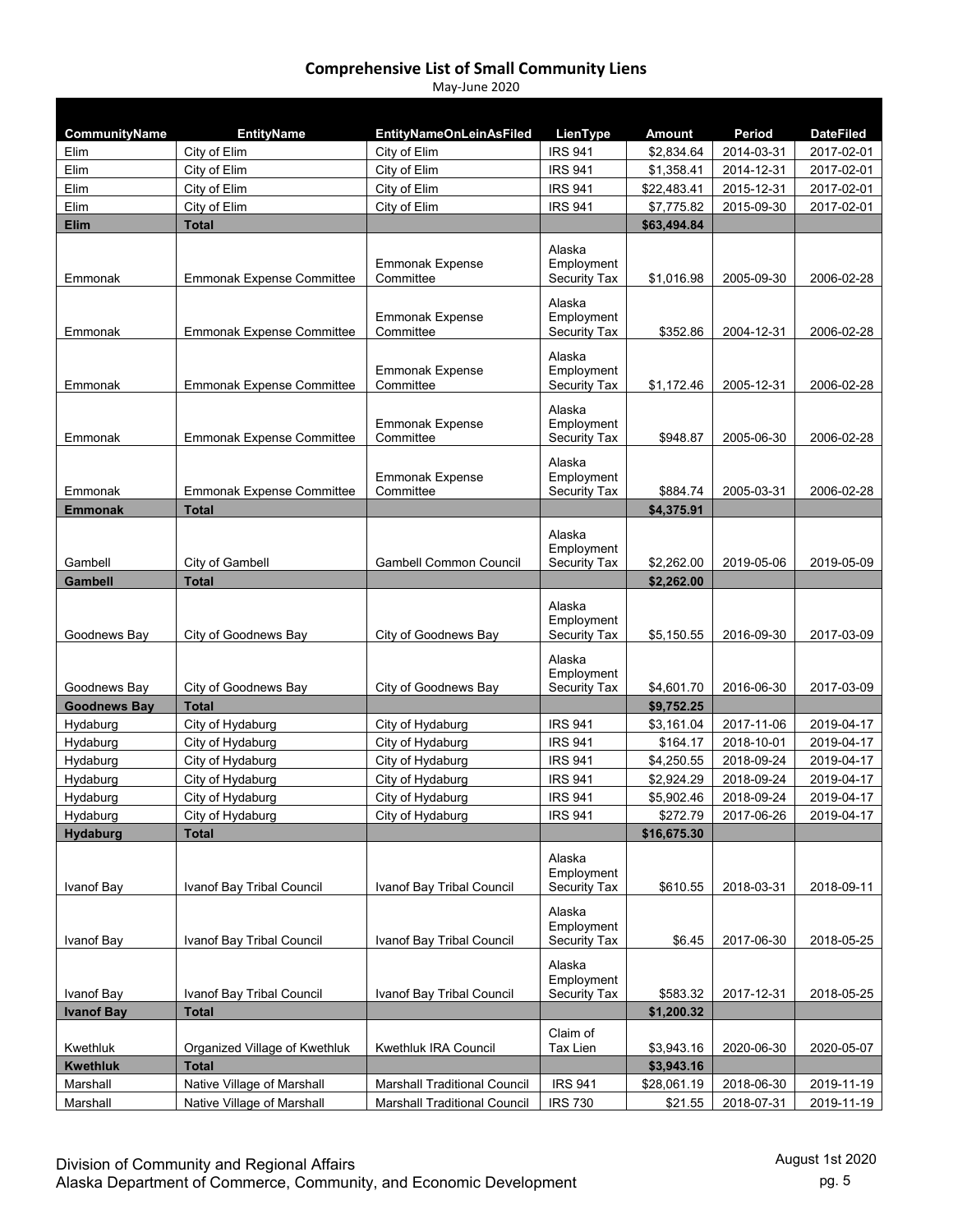| CommunityName        | <b>EntityName</b>               | <b>EntityNameOnLeinAsFiled</b>            | LienType                                    | Amount       | Period     | <b>DateFiled</b> |
|----------------------|---------------------------------|-------------------------------------------|---------------------------------------------|--------------|------------|------------------|
| Marshall             | Native Village of Marshall      | <b>Marshall Traditional Council</b>       | <b>IRS 730</b>                              | \$244.82     | 2018-09-30 | 2019-11-19       |
| Marshall             | Native Village of Marshall      | <b>Marshall Traditional Council</b>       | <b>IRS 941</b>                              | \$16,325.91  | 2019-06-30 | 2019-11-19       |
| Marshall             | Native Village of Marshall      | <b>Marshall Traditional Council</b>       | <b>IRS 941</b>                              | \$20,600.42  | 2018-12-31 | 2019-11-19       |
| Marshall             | Native Village of Marshall      | <b>Marshall Traditional Council</b>       | <b>IRS 941</b>                              | \$15,737.68  | 2019-03-31 | 2019-11-19       |
| Marshall             | Native Village of Marshall      | <b>Marshall Traditional Council</b>       | <b>IRS 941</b>                              | \$23,549.74  | 2018-09-30 | 2019-11-19       |
| Marshall             | Native Village of Marshall      | <b>Marshall Traditional Council</b>       | <b>IRS 941</b>                              | \$22,053.12  | 2018-03-31 | 2019-11-19       |
| Marshall             | Native Village of Marshall      | <b>Marshall Traditional Council</b>       | <b>IRS 6721</b>                             | \$41,333.15  | 2012-12-31 | 2019-08-28       |
| Marshall             | Native Village of Marshall      | <b>Marshall Traditional Council</b>       | <b>IRS 730</b>                              | \$42.06      | 2012-09-30 | 2019-08-28       |
| Marshall             | Native Village of Marshall      | <b>Marshall Traditional Council</b>       | <b>IRS 941</b>                              | \$11,707.48  | 2011-09-30 | 2019-08-28       |
| <b>Marshall</b>      | <b>Total</b>                    |                                           |                                             | \$179,677.12 |            |                  |
| Nuiqsut              | Native Village of Nuiqsut       | Native Village of Nuiqsut                 | Alaska<br>Employment<br><b>Security Tax</b> | \$6,809.34   | 2018-03-31 | 2018-08-17       |
| <b>Nuigsut</b>       | <b>Total</b>                    |                                           |                                             | \$6,809.34   |            |                  |
| Nunapitchuk          | Native Village of Nunapitchuk   | Nunapitchuk IRA Council                   | Alaska<br>Employment<br><b>Security Tax</b> | \$3.640.11   | 1999-12-31 | 2000-04-28       |
| <b>Nunapitchuk</b>   | <b>Total</b>                    |                                           |                                             | \$3,640.11   |            |                  |
| Point Hope           | City of Point Hope              | City of Point Hope                        | <b>IRS 941</b>                              | \$124.79     | 2014-03-31 | 2016-11-29       |
| Point Hope           | City of Point Hope              | City of Point Hope                        | <b>IRS 6721</b>                             | \$14,169.57  | 2013-12-31 | 2016-11-29       |
| Point Hope           | City of Point Hope              | City of Point Hope                        | <b>IRS 941</b>                              | \$4,804.71   | 2014-09-30 | 2016-04-19       |
| Point Hope           | City of Point Hope              | City of Point Hope                        | <b>IRS 941</b>                              | \$11,179.23  | 2013-03-31 | 2016-04-19       |
| Point Hope           | City of Point Hope              | City of Point Hope                        | <b>IRS 941</b>                              | \$3,597.06   | 2014-12-31 | 2016-04-19       |
| Point Hope           | City of Point Hope              | City of Point Hope                        | <b>IRS 941</b>                              | \$4,173.92   | 2013-12-31 | 2016-04-19       |
| <b>Point Hope</b>    | Total                           |                                           |                                             | \$38,049.28  |            |                  |
| Saint Michael        | Native Village of Saint Michael | ST Michael IRA Council                    | Claim of<br>Tax Lien                        | \$1,415.90   | 2020-06-30 | 2020-05-18       |
| <b>Saint Michael</b> | <b>Total</b>                    |                                           |                                             | \$1,415.90   |            |                  |
| Saint Paul           | Saint Paul Island               | Tribal Government of Saint<br>Paul Island | Alaska<br>Employment<br><b>Security Tax</b> | \$8,195.89   | 2000-09-30 | 2001-02-21       |
| <b>Saint Paul</b>    | <b>Total</b>                    |                                           |                                             | \$8,195.89   |            |                  |
| Savoonga             | Native Village of Savoonga      | Native Village of Savoonga                | <b>IRS 941</b>                              | \$164,050.25 | 2011-09-30 | 2013-08-27       |
| Savoonga             | Native Village of Savoonga      | Native Village of Savoonga                | <b>IRS 941</b>                              | \$10,462.16  | 2012-06-30 | 2013-08-27       |
| Savoonga             | Native Village of Savoonga      | Native Village of Savoonga                | <b>IRS 941</b>                              | \$49,239.91  | 2012-09-30 | 2013-08-27       |
| Savoonga             | Native Village of Savoonga      | Native Village of Savoonga                | <b>IRS 941</b>                              | \$3,154.31   | 2010-09-30 | 2013-07-29       |
| Savoonga             | Native Village of Savoonga      | Native Village of Savoonga                | <b>IRS 941</b>                              | \$732.52     | 2009-12-31 | 2012-09-17       |
| Savoonga             | Native Village of Savoonga      | Native Village of Savoonga                | <b>IRS 6721</b>                             | \$12,251.53  | 2012-03-31 | 2012-09-03       |
| Savoonga             | Native Village of Savoonga      | Native Village of Savoonga                | <b>IRS 941</b>                              | \$67,467.72  | 2011-03-31 | 2012-08-20       |
| Savoonga             | Native Village of Savoonga      | Native Village of Savoonga                | <b>IRS 941</b>                              | \$20,083.28  | 2010-12-31 | 2012-08-20       |
| Savoonga             | Native Village of Savoonga      | Native Village of Savoonga                | <b>IRS 941</b>                              | \$68,726.51  | 2011-12-31 | 2012-08-20       |
| Savoonga             | Native Village of Savoonga      | Native Village of Savoonga                | <b>IRS 941</b>                              | \$68,238.02  | 2011-09-30 | 2012-08-20       |
| Savoonga             | Native Village of Savoonga      | Native Village of Savoonga                | <b>IRS 941</b>                              | \$67,835.31  | 2011-06-30 | 2012-08-20       |
| Savoonga             | Native Village of Savoonga      | Native Village of Savoonga                | <b>IRS 941</b>                              | \$48.88      | 2010-09-30 | 2010-12-20       |
| Savoonga             | <b>Total</b>                    |                                           |                                             | \$532,290.40 |            |                  |
| Selawik              | City of Selawik                 | Selawik City Council                      | Alaska<br>Employment<br>Security Tax        | \$3,020.01   | 2019-05-13 | 2019-07-22       |
| Selawik              | City of Selawik                 | Selawik City Council                      | <b>IRS 941</b>                              | \$45,706.45  | 2016-03-14 | 2019-06-25       |
| Selawik              | City of Selawik                 | Selawik City Council                      | <b>IRS 941</b>                              | \$39,786.21  | 2017-10-16 | 2019-06-25       |
| Selawik              | City of Selawik                 | Selawik City Council                      | <b>IRS 941</b>                              | \$70,397.58  | 2016-04-11 | 2019-06-25       |
| Selawik              | City of Selawik                 | Selawik City Council                      | <b>IRS 941</b>                              | \$68,227.04  | 2017-06-19 | 2019-06-25       |
| Selawik              | City of Selawik                 | Selawik City Council                      | <b>IRS 941</b>                              | \$75,984.43  | 2017-06-26 | 2019-06-25       |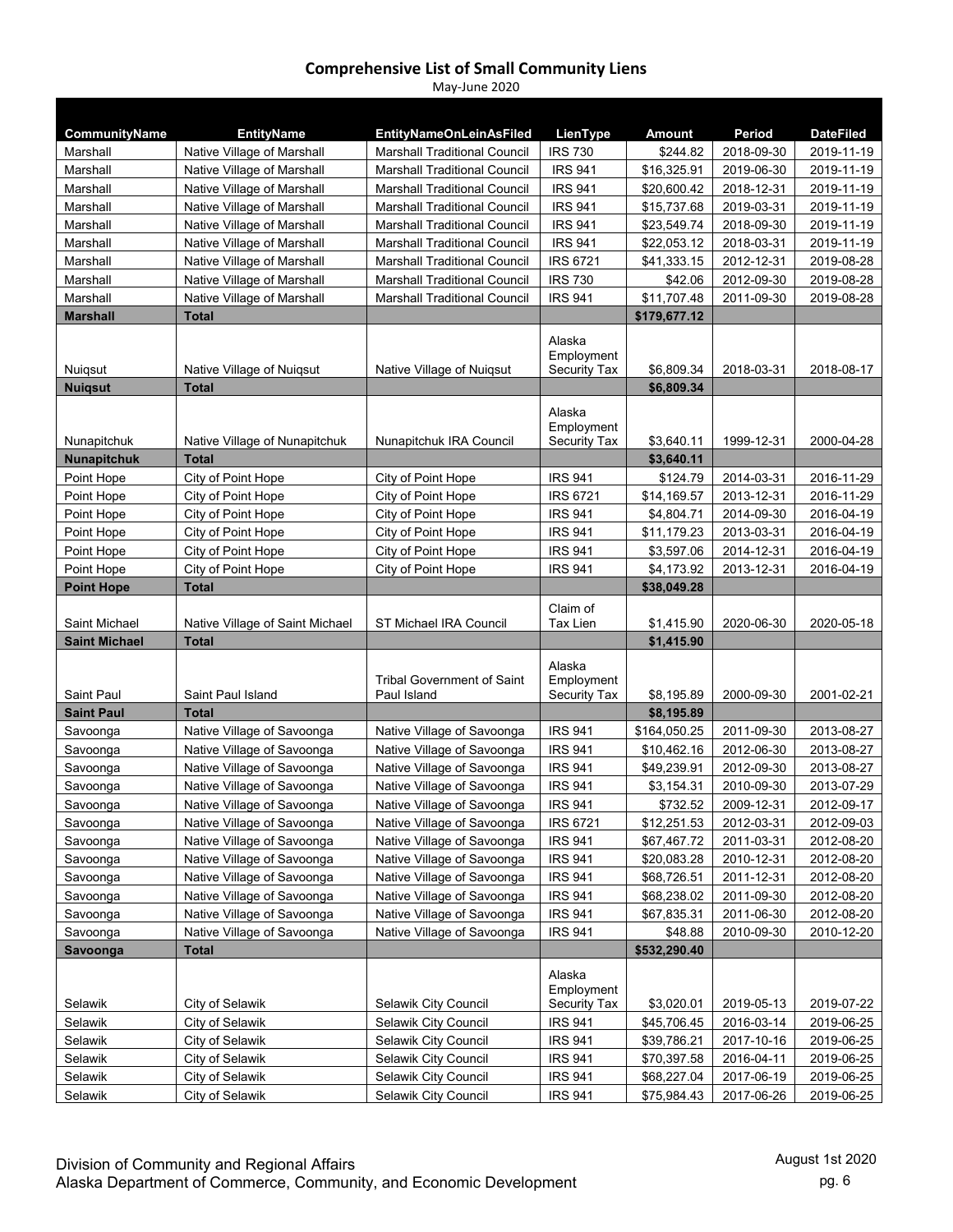| CommunityName   | <b>EntityName</b>         | <b>EntityNameOnLeinAsFiled</b> | LienType                                    | <b>Amount</b> | Period     | <b>DateFiled</b> |
|-----------------|---------------------------|--------------------------------|---------------------------------------------|---------------|------------|------------------|
| Selawik         | City of Selawik           | Selawik City Council           | <b>IRS 941</b>                              | \$87,424.68   | 2016-03-14 | 2019-06-25       |
| Selawik         | City of Selawik           | Selawik City Council           | <b>IRS 941</b>                              | \$14,054.33   | 2015-09-14 | 2019-06-25       |
| Selawik         | City of Selawik           | Selawik City Council           | <b>IRS 941</b>                              | \$20,339.36   | 2019-03-25 | 2019-06-25       |
| Selawik         | City of Selawik           | Selawik City Council           | <b>IRS 941</b>                              | \$36,165.26   | 2018-01-01 | 2019-06-25       |
| Selawik         | City of Selawik           | Selawik City Council           | <b>IRS 941</b>                              | \$51,448.01   | 2019-03-18 | 2019-06-25       |
| Selawik         | City of Selawik           | Selawik City Council           | <b>IRS 941</b>                              | \$25,062.24   | 2018-09-10 | 2019-06-25       |
| Selawik         | City of Selawik           | Selawik City Council           | <b>IRS 941</b>                              | \$41,474.13   | 2017-09-04 | 2019-06-25       |
| Selawik         | City of Selawik           | Selawik City Council           | <b>IRS 941</b>                              | \$48,731.19   | 2018-04-09 | 2019-06-25       |
| Selawik         | City of Selawik           | City of Selawik                | Alaska<br>Employment<br><b>Security Tax</b> | \$3,628.17    | 2017-03-31 | 2017-08-10       |
|                 |                           |                                | Judgment                                    |               |            |                  |
| Selawik         | Native Village of Selawik | Native Village of Selawik      | on<br>Confession                            | \$39,279.51   | 2011-07-05 | 2011-07-11       |
| <b>Selawik</b>  | <b>Total</b>              |                                |                                             | \$670,728.60  |            |                  |
|                 |                           |                                | Claim of                                    |               |            |                  |
| Shageluk        | Shageluk Native Village   | Native Village of Shageluk     | <b>Tax Lien</b>                             | \$3,466.59    | 2020-06-30 | 2020-05-14       |
|                 |                           |                                | Alaska<br>Employment                        |               |            |                  |
| Shageluk        | Shageluk Native Village   | Shageluk Native Village        | Security Tax                                | \$1,330.87    | 2018-06-30 | 2018-10-22       |
| Shageluk        | Shageluk Native Village   | Shageluk Native Village        | Alaska<br>Employment<br>Security Tax        | \$13.12       | 2018-03-31 | 2018-10-22       |
| Shageluk        | Shageluk Native Village   | Native Village of Shageluk     | Alaska<br>Employment<br>Security Tax        | \$9,474.34    | 2017-03-31 | 2017-07-10       |
| Shageluk        | Shageluk Native Village   | Native Village of Shageluk     | Alaska<br>Employment<br><b>Security Tax</b> | \$8,511.15    | 2015-09-30 | 2017-05-04       |
| Shageluk        | Shageluk Native Village   | Native Village of Shageluk     | Alaska<br>Employment<br>Security Tax        | \$9,286.11    | 2016-12-31 | 2017-05-04       |
| Shageluk        | Shageluk Native Village   | Native Village of Shageluk     | Alaska<br>Employment<br><b>Security Tax</b> | \$7,329.36    | 2015-01-31 | 2017-05-04       |
| Shageluk        | Shageluk Native Village   | Native Village of Shageluk     | Alaska<br>Employment<br>Security Tax        | \$9,165.72    | 2015-12-31 | 2017-05-04       |
| Shageluk        | Shageluk Native Village   | Native Village of Shageluk     | Alaska<br>Employment<br>Security Tax        | \$8,449.98    | 2016-01-31 | 2017-05-04       |
|                 |                           |                                |                                             |               |            |                  |
| Shageluk        | Shaqeluk Native Village   | Native Village of Shageluk     | Alaska<br>Employment<br>Security Tax        | \$7,899.86    | 2015-06-30 | 2017-05-04       |
| Shageluk        | Shageluk Native Village   | Native Village of Shageluk     | Alaska<br>Employment<br>Security Tax        | \$9,036.10    | 2016-09-30 | 2017-05-04       |
|                 |                           |                                |                                             |               |            |                  |
| Shageluk        | Shageluk Native Village   | Native Village of Shageluk     | Alaska<br>Employment<br>Security Tax        | \$9,091.38    | 2016-06-30 | 2017-05-04       |
| <b>Shageluk</b> | <b>Total</b>              |                                |                                             | \$83,054.58   |            |                  |
| Shungnak        | City of Shungnak          | City of Shungnak               | Alaska<br>Employment<br>Security Tax        | \$1,533.24    | 2016-12-31 | 2017-04-24       |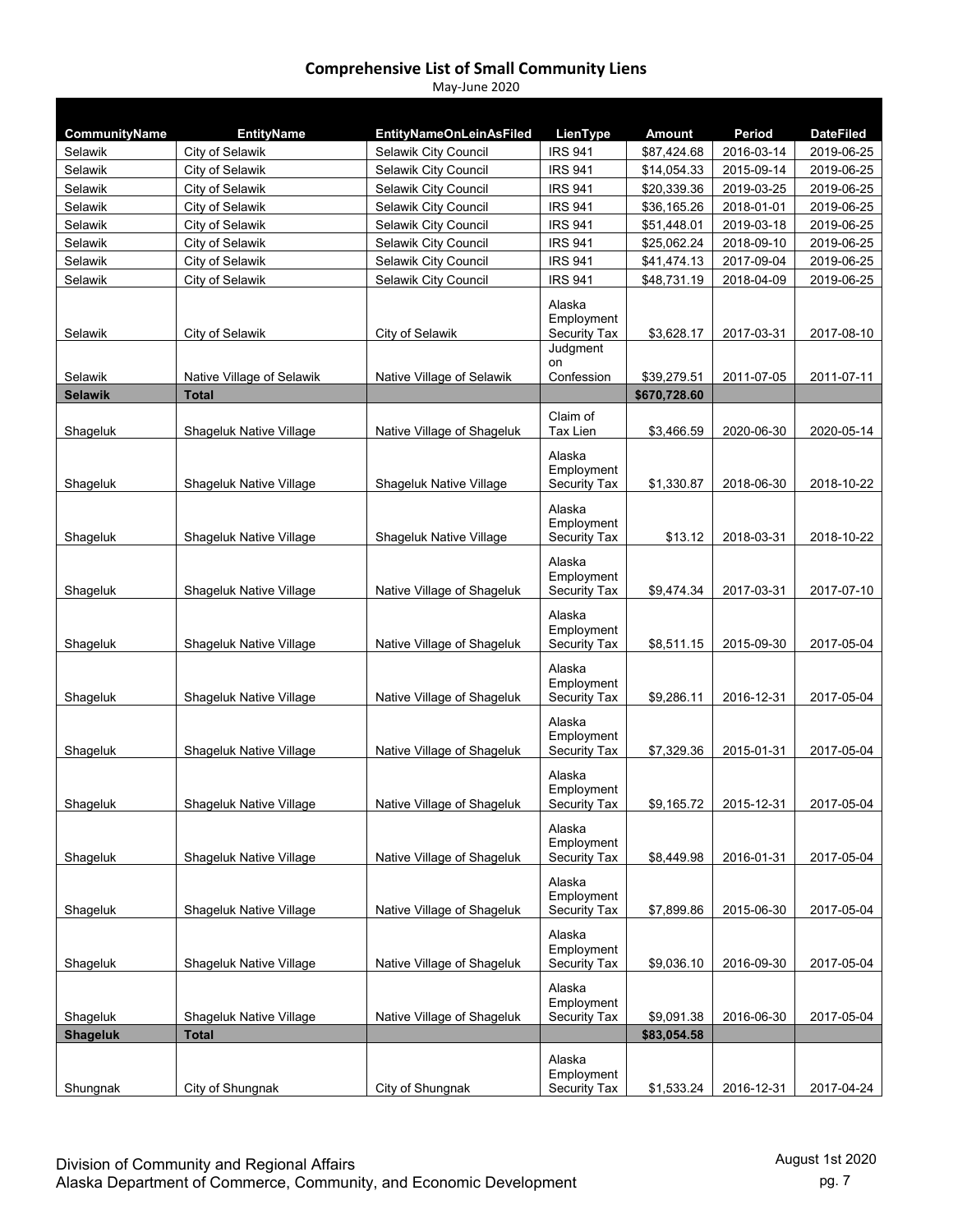| CommunityName    | <b>EntityName</b>                | <b>EntityNameOnLeinAsFiled</b>              | LienType                             | <b>Amount</b> | Period     | <b>DateFiled</b> |
|------------------|----------------------------------|---------------------------------------------|--------------------------------------|---------------|------------|------------------|
| Shungnak         | City of Shungnak                 | City of Shungnak                            | Alaska<br>Employment<br>Security Tax | \$3,287.27    | 2013-12-31 | 2014-05-01       |
| <b>Shungnak</b>  | <b>Total</b>                     |                                             |                                      | \$4,820.51    |            |                  |
| Tanacross        | Native Village of Tanacross      | Native Village of Tanacross                 | <b>IRS 941</b>                       | \$70,609.61   | 2007-03-31 | 2010-08-11       |
| <b>Tanacross</b> | <b>Total</b>                     |                                             |                                      | \$70,609.61   |            |                  |
| Tuluksak         | <b>Tuluksak Native Community</b> | <b>Tuluksak Native Community</b>            | Final<br>Judgement                   | \$22,362.67   | 2019-10-31 | 2019-10-24       |
|                  |                                  | <b>Tuluksak Native Community</b>            |                                      |               |            |                  |
| Tuluksak         | <b>Tuluksak Native Community</b> | Council                                     | <b>IRS 941</b>                       | \$18,492.21   | 2019-03-31 | 2019-08-28       |
| Tuluksak         | <b>Tuluksak Native Community</b> | <b>Tuluksak Native Community</b><br>Council | <b>IRS 941</b>                       | \$7,633.58    | 2015-06-30 | 2019-07-16       |
| Tuluksak         | <b>Tuluksak Native Community</b> | <b>Tuluksak Native Community</b><br>Council | <b>IRS 941</b>                       | \$4,290.78    | 2015-09-30 | 2019-07-16       |
| Tuluksak         | <b>Tuluksak Native Community</b> | <b>Tuluksak Native Community</b><br>Council | <b>IRS 941</b>                       | \$812.51      | 2016-12-31 | 2019-07-16       |
| Tuluksak         | <b>Tuluksak Native Community</b> | <b>Tuluksak Native Community</b><br>Council | <b>IRS 941</b>                       | \$4,216.93    | 2016-03-31 | 2019-07-16       |
| Tuluksak         | <b>Tuluksak Native Community</b> | <b>Tuluksak Native Community</b><br>Council | <b>IRS 941</b>                       | \$6,643.56    | 2012-12-31 | 2019-07-16       |
| Tuluksak         | <b>Tuluksak Native Community</b> | <b>Tuluksak Native Community</b><br>Council | <b>IRS 941</b>                       | \$3,048.69    | 2016-09-30 | 2019-07-16       |
| Tuluksak         | <b>Tuluksak Native Community</b> | <b>Tuluksak Native Community</b><br>Council | <b>IRS 941</b>                       | \$3,632.04    | 2015-12-31 | 2019-07-16       |
| Tuluksak         | <b>Tuluksak Native Community</b> | <b>Tuluksak Native Community</b><br>Council | <b>IRS 6721</b>                      | \$745.50      | 2012-12-31 | 2019-07-16       |
| Tuluksak         | <b>Tuluksak Native Community</b> | <b>Tuluksak Native Community</b><br>Council | <b>IRS 6721</b>                      | \$2,714.28    | 2016-12-05 | 2019-07-16       |
| Tuluksak         | <b>Tuluksak Native Community</b> | <b>Tuluksak Native Community</b><br>Council | <b>IRS 941</b>                       | \$37,874.61   | 2017-06-30 | 2019-07-16       |
| Tuluksak         | <b>Tuluksak Native Community</b> | <b>Tuluksak Native Community</b><br>Council | <b>IRS 941</b>                       | \$8,723.45    | 2011-09-30 | 2019-07-16       |
| Tuluksak         | <b>Tuluksak Native Community</b> | <b>Tuluksak Native Community</b><br>Council | <b>IRS 941</b>                       | \$7,521.08    | 2011-12-31 | 2019-07-16       |
| Tuluksak         | <b>Tuluksak Native Community</b> | <b>Tuluksak Native Community</b><br>Council | <b>IRS 941</b>                       | \$27,889.58   | 2017-09-30 | 2019-07-16       |
| Tuluksak         | <b>Tuluksak Native Community</b> | <b>Tuluksak Native Community</b><br>Council | <b>IRS 941</b>                       | \$15,063.22   | 2015-03-31 | 2019-07-16       |
| Tuluksak         | <b>Tuluksak Native Community</b> | <b>Tuluksak Native Community</b><br>Council | <b>IRS 941</b>                       | \$11,716.58   | 2012-03-31 | 2019-07-16       |
| Tuluksak         | <b>Tuluksak Native Community</b> | <b>Tuluksak Native Community</b><br>Council | <b>IRS 941</b>                       | \$831.91      | 2017-03-31 | 2019-07-16       |
| Tuluksak         | <b>Tuluksak Native Community</b> | <b>Tuluksak Native Community</b><br>Council | <b>IRS 941</b>                       | \$26,717.25   | 2013-03-31 | 2019-07-16       |
| Tuluksak         | <b>Tuluksak Native Community</b> | <b>Tuluksak Native Community</b><br>Council | <b>IRS 941</b>                       | \$6,530.31    | 2012-09-30 | 2019-07-16       |
| Tuluksak         | <b>Tuluksak Native Community</b> | <b>Tuluksak Native Community</b><br>Council | <b>IRS 941</b>                       | \$3,812.25    | 2016-06-30 | 2019-07-16       |
| Tuluksak         | <b>Tuluksak Native Community</b> | <b>Tuluksak Native Community</b><br>Council | IRS 941                              | \$15,064.75   | 2014-12-31 | 2019-07-16       |
| Tuluksak         | <b>Tuluksak Native Community</b> | <b>Tuluksak Native Community</b><br>Council | <b>IRS 941</b>                       | \$20,883.21   | 2019-02-25 | 2019-05-13       |
| Tuluksak         | <b>Tuluksak Native Community</b> | <b>Tuluksak Native Community</b><br>Council | <b>IRS 941</b>                       | \$23,824.39   | 2018-04-02 | 2019-05-13       |